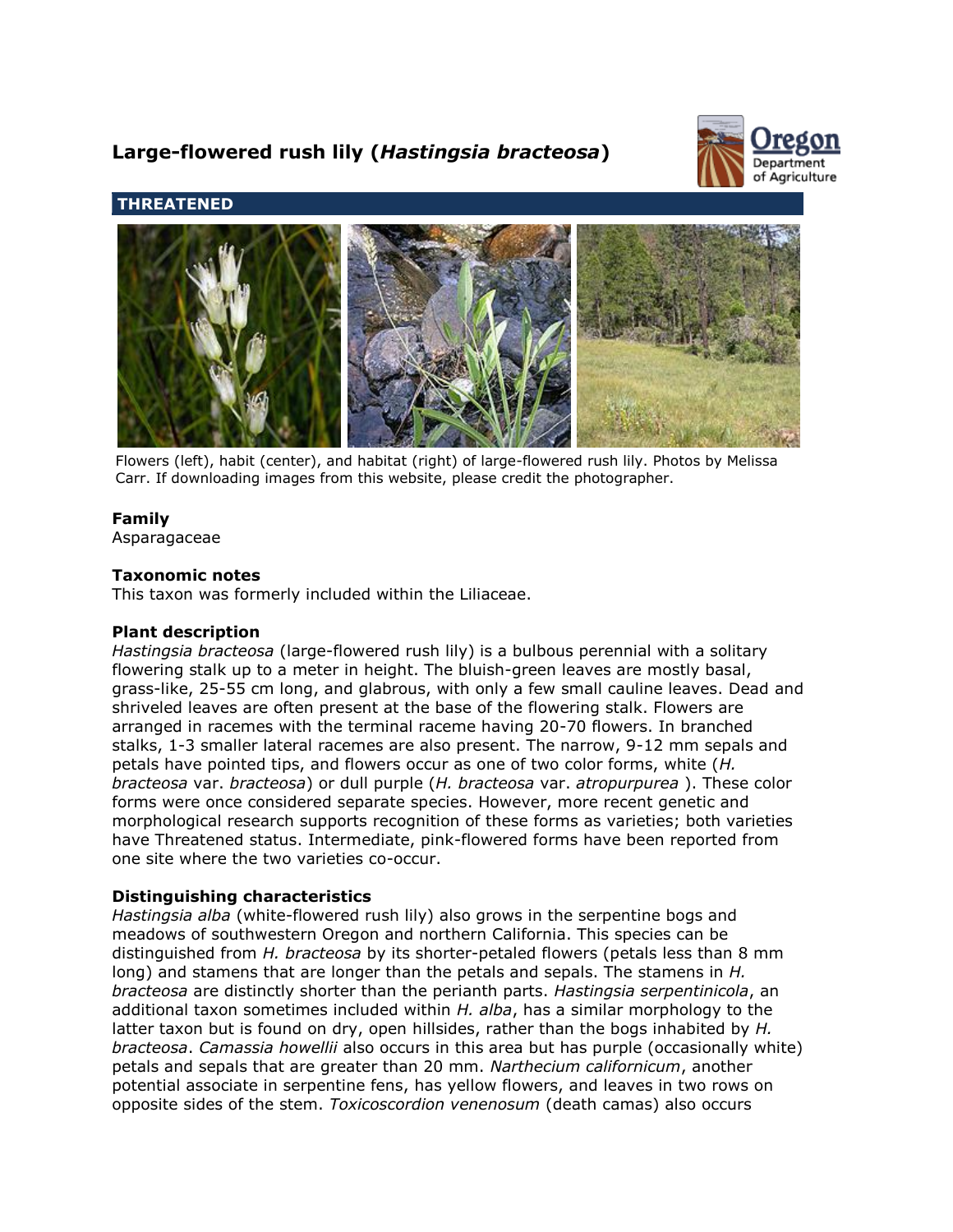throughout this area, but can be readily distinguished from *Hastingsia* by its rounded sepals and petals and open perianth.

#### **When to survey**

Because flower characteristics are required to distinguish *Hastingsia bracteosa* from similar species, surveys should be completed when plants are in flower, from late May to June.

#### **Habitat**

Both varieties of *Hastingsia bracteosa* occur in wetland areas on Dubakella-Pearsoll series serpentine/peridotite soils. Serpentine substrates support a flora rich in endemic species due to high concentrations of nickel and chromium, and low concentrations of nutrients needed by plants (calcium, nitrogen, and phosphorus). The serpentine wetlands inhabited by *H. bracteosa* are variously described as seeps and rills, seepage areas, *Darlingtonia* bogs, hillside marshes, fens, or small streams. These wetlands occur in openings within Jeffrey pine "savannah" at elevations of 350-700 m (1150- 2300 ft). Sites are often open and sunny, but *H. bracteosa* is also found at one site that is heavily shaded by Port Orford cedar (*Chamaecyparis lawsoniana*). Other associated species include *Darlingtonia californica, Gentiana bisetaea, Rudbeckia californica, Rhododendron occidentale, Habenaria sparsiflora, Helenium bigelovii, Narthecium californicum, Lilium vollmeri,* and *Pinus jeffreyi.*

#### **Range**

*Hastingsia bracteosa* is restricted to the Illinois River Valley in southwestern Oregon. The approximately twenty populations of *H. b.* var. *bracteosa* are concentrated around Eight Dollar Mountain, while most of the 12-15 populations of *H.b.* var. *atropurpurea* occur farther south between Tennessee Mountain and O'Brien.

#### **Oregon counties**

Josephine

#### **Federal status**

Species of Concern

#### **Threats**

Alterations to the hydrology of serpentine wetland habitats provide the greatest threat to large-flowered rush lily. Commercial mining claims exist within the area, and recreational off-road vehicle use is common; both of these activities have the potential to alter wetland hydrology and negatively impact populations of this species.

#### **Conservation planning**

A [conservation agreement](http://www.fws.gov/oregonfwo/ToolsForLandowners/HabitatConservationPlans/ConsvAgreements/SerpentineFen-CA_6-2006.pdf) (pdf, 926 KB) for *Hastingsia bracteosa*, *Hastingsia atropurpurea*, *Gentiana setigera*, *Epilobium oreganum*, and *Viola primulifolia* ssp. *occidentalis* and serpentine *Darlingtonia* wetlands and fens from southwestern Oregon and northwestern California was developed by U.S. Forest Service, Bureau of Land Management, and U.S. Fish and Wildlife Service in 2006.

#### **Did you know?**

All *Hastingsia* taxa found in Oregon occur on serpentine soils. These soils contain relatively high levels of heavy metals and thus support uniquely-adapted plant communities.